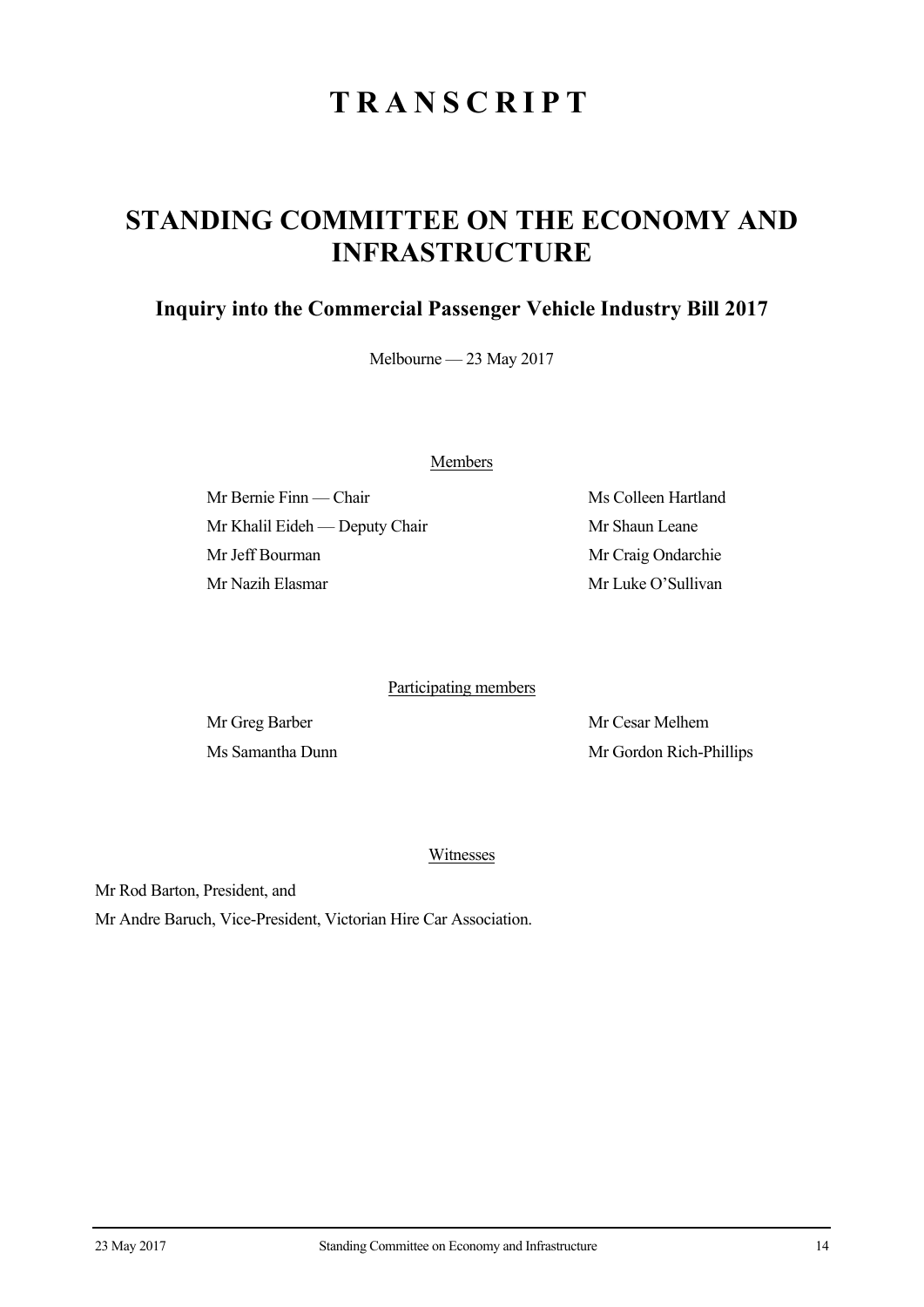**The CHAIR** — Gentlemen, welcome to the public hearings of the economy and infrastructure committee. All evidence taken at this hearing is protected by parliamentary privilege. Therefore you are protected against any action for what you say here, but if you go outside and repeat the same things, those comments may not be protected by privilege. In fact I would suggest you not try that out.

Could I ask you to begin by speaking for about 5 to 10 minutes, just giving us an outline of what your concerns are, and begin by stating your name and position for the record. We will ask some questions after that. Thank you.

**Mr BARTON** — Good morning. My name is Rod Barton. I am the president of the Victorian Hire Car Association. Andre Baruch is the vice-president. To keep me on a leash — we know we are tight for time — Andre will read a prepared statement to start with, and then we will go to questions after that.

## **The CHAIR** — Yes, great. Go for it.

**Mr BARUCH** — Thank you very much. Good morning, committee members. We appear here in our capacities as president and vice-president of the Victorian Hire Car Association, and, in addition, our capacities as operators within the hire car industry. I am also the owner of taxi licences. The hire car association represents the great majority of the 2800 issued licences in the hire car industry. Each one of these is a potential small business. The VHCA also includes strong support and membership within the taxi fraternity. We deeply appreciate the support that many members of this Parliament have shown our industry in times of major change and repeated challenges.

Our goal today in the limited time provided is not to argue against ridesharing or to oppose the deregulation of the industry. Indeed the VHCA strongly supports the introduction of ridesharing in the proper form so as to support the interests and safety of the travelling public. We also have no in-principle objection to the operation of Uber if done in full compliance with the law and on a level playing field. Our remarks today relate purely to our concerns with the Commercial Passenger Vehicle Industry Bill 2017 as it currently stands, along with our recommendations for how this Parliament can safely, speedily and economically address the challenge facing the Victorian transport economy over the next five years.

Others will no doubt tell you about the difficulty that our industry is facing. Since the government's announcement of its intention to revoke taxi and hire car licences with compensation limited to partial payments well below purchase prices, we are aware of at least two suicides from families left penniless. We are aware of at least a dozen families facing homelessness as banks demand further collateral for loans, dozens of retirees who will effectively lose their entire superannuation, several hundred small businesses facing closure, and we have lost track of the number of drivers and their families seeking support for depression, anxiety and hopelessness. We are informed that the hardship fund, which was limited to only \$4 million, has been paid out in full and, further, that 50 per cent of this — half of the fund to help those with an immediate and pressing need — went to the fund administrator or somewhere else.

Our estimate is that within three years on the current model 20 000 Victorians will either have exited the transport industry or be earning below minimum wage. Many of these are older workers with little expectation of finding other employment. However, our focus is on what can be rectified within this bill. Specifically our concerns can be summarised as follows: one, the bill confiscates property without compensation; two, the bill imposes a substantial compliance burden on small operators; three, the bill imposes a cost burden which is too high and should be removed; four, the bill devalues businesses without providing a pathway to an exit or an industry transition; and five, the bill on our advice violates human rights and is grossly unfair to those who have built an industry over decades. As such, this bill has been referred to the scrutiny of acts committee to reconsider compliance of this bill with the charter of human rights in light of specific legal advice received from counsel.

No compensation: the bill revokes all existing perpetual taxi licences and hire car licences; no compensation is payable for the revocation. Those who have currently temporarily assigned their licences do not even receive a new licence. They will be required to reapply should they wish to obtain a new taxi licence. Please note that hire car licences cannot be assigned. This means that numerous agreements will likely be terminated before the legislation comes into effect. The VHCA has received numerous telephone calls from vulnerable operators trying to understand what this means for them and their businesses. Through our conversations with government we understand there is a promise of further process through which licence-holders will receive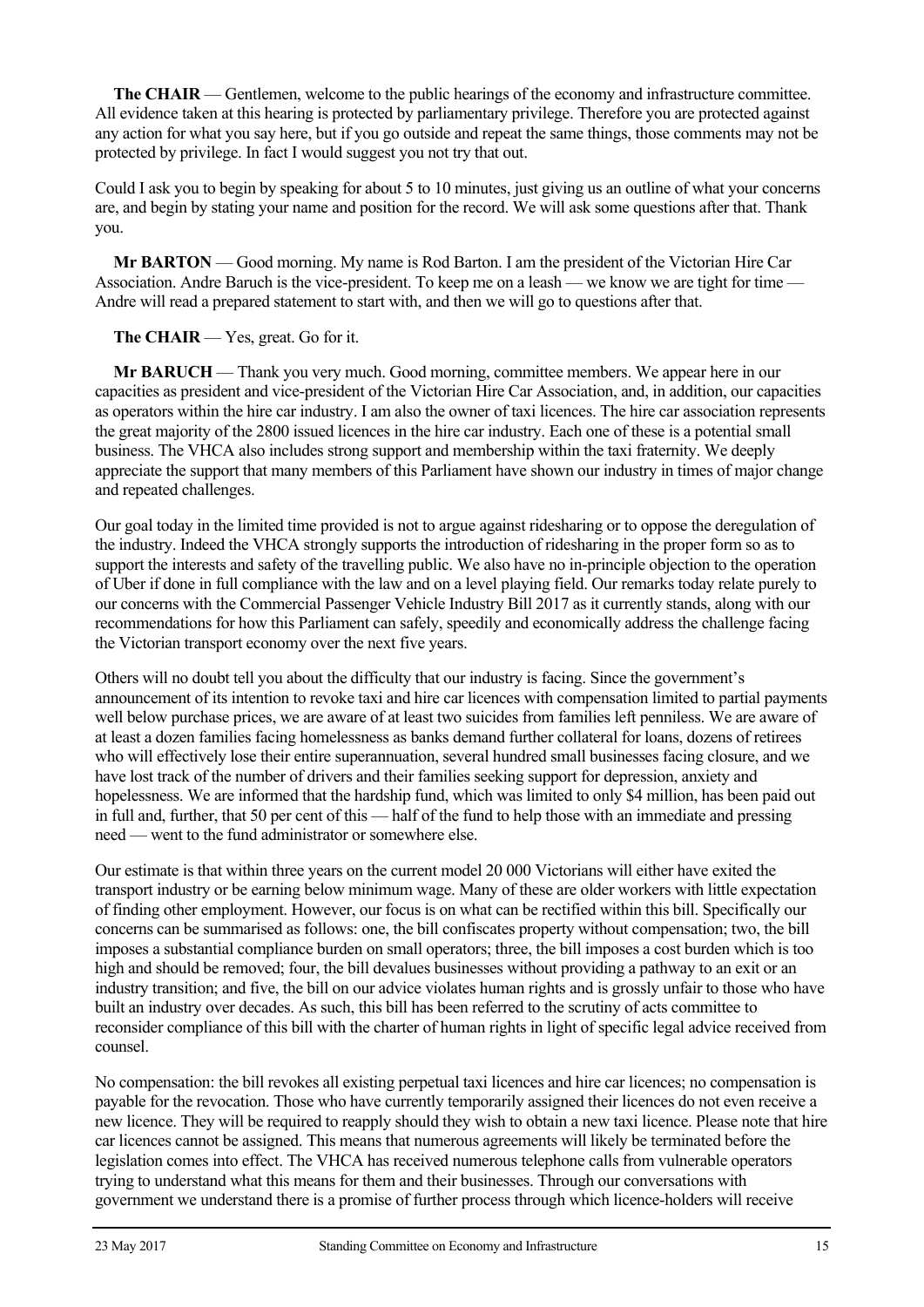some payments for some of their licences, though this is limited and of far less value than licences were worth before the government made its announcement. However, none of this is contained in legislation.

The bill before you simply revokes licences. There is no timetable for when the government will introduce legislation that will provide for payments to licence-holders. As such, the industry has been and continues to be frozen with no investment possible. Operators looking to exit the industry also have no certainty for when, if ever, they will receive anything.

The government has made it clear that the amounts that will be paid are not compensation but are ex gratia payments. We understand this is for legal reasons. Regardless of which way the government goes on this, what is vital is that the payment is brought forward to the immediate. At the very least that will prevent dozens of families from bankruptcy. Banks have called in loans against licences which were previously considered to be completely secure government-related debt. With immediate payment, the losses for licences will be more manageable and the future strain on already stretched government resources will be lessened.

On the topic of compensation, our view is that compensation should be the value of taxi and hire car licences on the day before the day that the government made its announcement. In the case of hire cars this is a fixed amount of \$40 000 per licence. The Taxi Services Commission continues today to sell licences at this value. Out of this compensation, licence-holders will in many cases have to pay redundancies to staff and tax et cetera et cetera.

Confiscation of property: we are not lawyers, and we understand you are in receipt of a copy of the legal advice we have obtained including from counsel. A copy of this can be found in the handout left with you today. It is clear law that taxi licences are property. This has been settled by the High Court. Hire car licence holders are being deprived completely of the value of their property. It is clear that the confiscation of property is a breach of the charter of human rights. However, it is also a betrayal; a betrayal of the confidence of thousands of investors, both from Victoria and overseas, that have invested in Victoria. The government has had use of the money for decades in some cases.

We actually have received communication from numerous overseas investors who are interested in launching claims under investor state dispute resolution treaties for compensation. Our understanding is that the treaties are very clear that compensation must be paid for assets confiscated at the value of the asset before the government announcement was made. In the case of taxi licences, we estimate this to be around \$400 000 per licence. Most of the foreign licence-holders are not members of the VHCA, but we expect there to be numerous potential class action claims. We believe the Victorian licence-holders should be compensated at the same rate as foreign licence-holders.

Outcome: we therefore submit that the legislation should be amended to be comprehensive and provide for the compensation within the same legislation to prevent the industry suffering further years of limbo, to allow operators to exit if they wish and to save families and pensioners from penury.

The levy: we do not object to the principle of the levy. This is a reasonable approach to revenue raising by government. Given that licence fees have been cut for taxis and hire cars alike, it is important that government has revenue that is raised to pay for regulation. However, we are concerned that the \$2 per trip levy will have a major negative impact on industry, which has already sustained heavy losses. The \$2 per trip levy will cause prices to rise for the public without seeing greater revenue for operators. We are particularly concerned because the legislation will impose a heavy regulatory reporting burden for small operators.

Many operators are quite small. For example, restricted hire car or special purpose licence holders who operate wedding vehicles might have 40 to 50 trips per year, and these could be all-day jobs. The quarterly reporting obligations mean that to deliver \$80 to \$100 revenue to government, the operator will have to report quarterly and spend much more than this on compliance and registration obligations. As an aside, looking at the collection of this revenue, there will be a far greater cost to the government to collect this revenue than they will ever get back from it.

We suggest avoiding the imposition of an inefficient tax which will cost the government money to collect. We suggest that all trips booked through a booking service provider be levied at \$1 per trip. However, directly booked trips should be levied only for operators or companies that undertake at least 75 trips in a given quarter.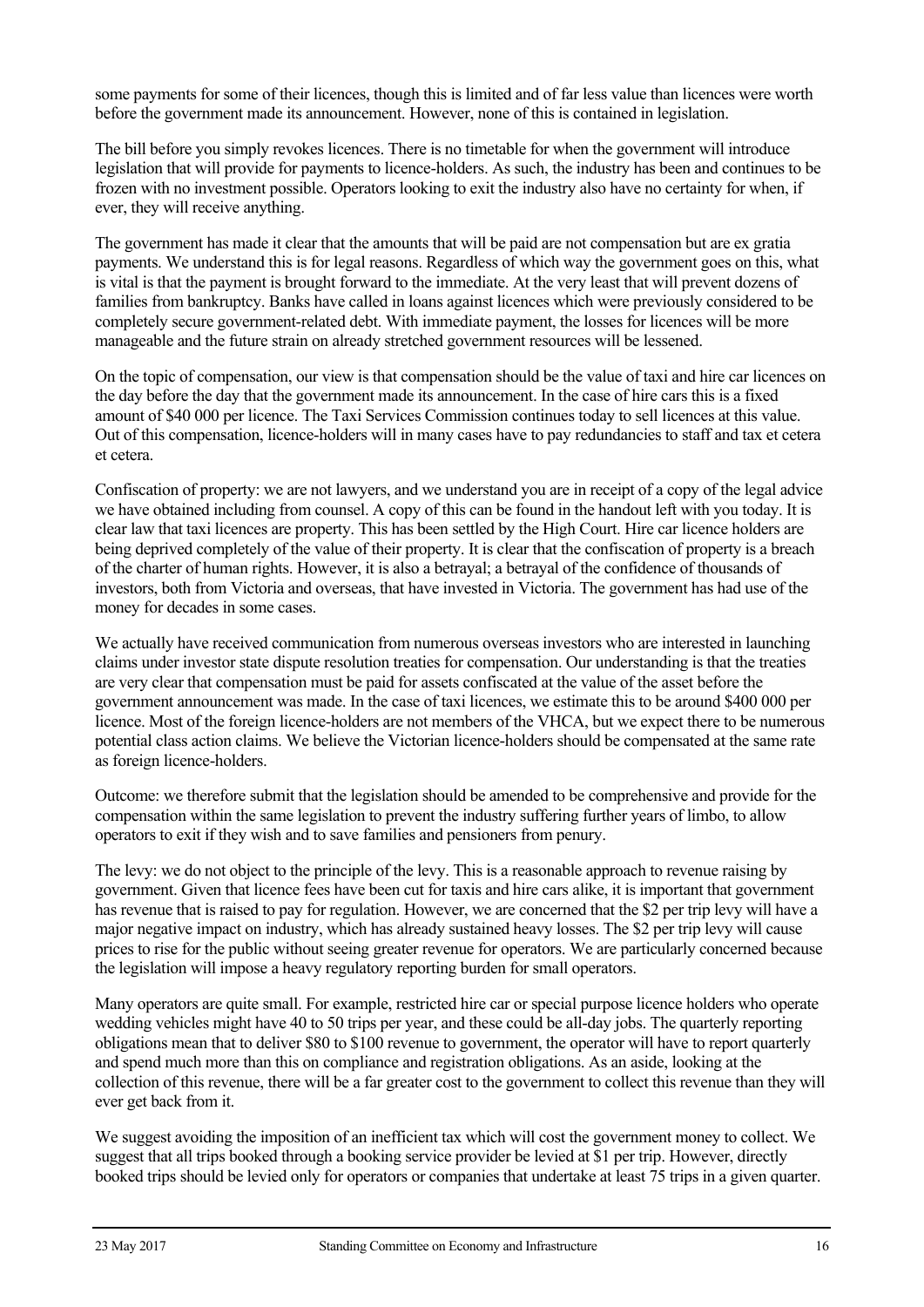This means that providers like Uber, Silver Top and Yellow Cabs will collect and remit the levy in full, but the State Revenue Office will be able to avoid adding thousands of new taxpayers with the attendant costs therein.

Other matters the committee should consider: broadly, we are gravely concerned about the future of our industry. The last 18 months have destroyed any trust that the VHCA and most industry operators have in government. The government has cracked down on compliance by taxidrivers and hire car operators while completely ignoring the conduct of unlicensed operators. As previous parliamentary committees have determined, Uber remains illegal in Victoria. But the grand prix corporation — a government body no less and the Spring Racing Carnival together entered into partnerships with Uber. Where the law is not being enforced, a vacuum develops. This is not good for the public's trust and travel operators altogether. The failure to enforce the law has devastated the belief of thousands in the fairness and basic reliability of government.

However, the VHCA takes a pragmatic approach. We would like to see regulation of the ridesharing industry with a view to ensuring three things. One, the viability of the industry into the long term with sustainable returns to allow for investment, capital expenditure and the long-term future. Two, minimum conditions for drivers to prevent a new generation of working poor, wholesale exploitation and drivers working dangerously long shifts. And three, proper protection for the travelling public, including insurance and a requirement that all rideshare vehicles have a 5-star ANCAP safety standard, veritable identification for all rideshare drivers and vehicles, and a maximum online time to prevent tired drivers being on the road.

At present, the sudden increase in the number of rideshare drivers has led to unsustainably low prices. Drivers are earning less than \$10 per hour while Uber and the others continue to operate at a loss and avoid all their taxation obligations. We would be pleased to answer any questions.

**The CHAIR** — Thank you very much indeed for that very comprehensive view. I have just a couple of questions if I could to start. You mentioned that this legislation and the changes have had a significant effect on a number of your members. Could you expand a little more on the impact that it has had on people in your organisation?

**Mr BARTON** — What has been reported back from the members now is, we are seeing about a 30 per cent drop in business. Since the announcement, it has been like someone turned the tap on. We cannot compete against a company that is subsidising their fares, nor can the taxi industry. That is the immediate effect in terms of income. In terms of selling of licences, selling your business, you might be surprised, but I was getting to retirement age and I want to exit the industry. The situation now is that I have a business which is 25 years old. I cannot sell it. I cannot give it away. These are the ramifications of what has happened with these things. Nine months ago the government made this announcement, and here we are talking about it still.

**Mr BARUCH** — Further to that, we have members — some of whom are in this room — that have suffered severe personal losses, who invested a few years ago in this industry and have found that they have lost the value of their licences, they have had debts called in, they are suffering personal problems — depression et cetera — all as a result of the beginning of the introduction of this legislation.

**The CHAIR** — I notice in your submission that you have suggested the bill may be unconstitutional. I am just wondering if your organisation or if you know of any other organisations that are prepared to test that in the courts if this bill is passed.

**Mr BARUCH** — Obviously we hope it does not get to that. Nobody wants to have a fight with the government in court. We would rather ward all of that off at the beginning, hence the review that this committee is doing. However, from what we have been advised — and that advice is contained inside this document here — some of what has been proposed does seem to go against the human rights, particularly in relation to real property.

**Mr MELHEM** — You made a comment earlier that the current licence you have cannot be assigned to someone else. Can you elaborate on that? I think Mr Barton, you said something about being able to sell it. I am a bit confused. Can you take us through it?

**Mr BARUCH** — Currently, just to give you a very brief outline of both the taxi and the hire car industries — —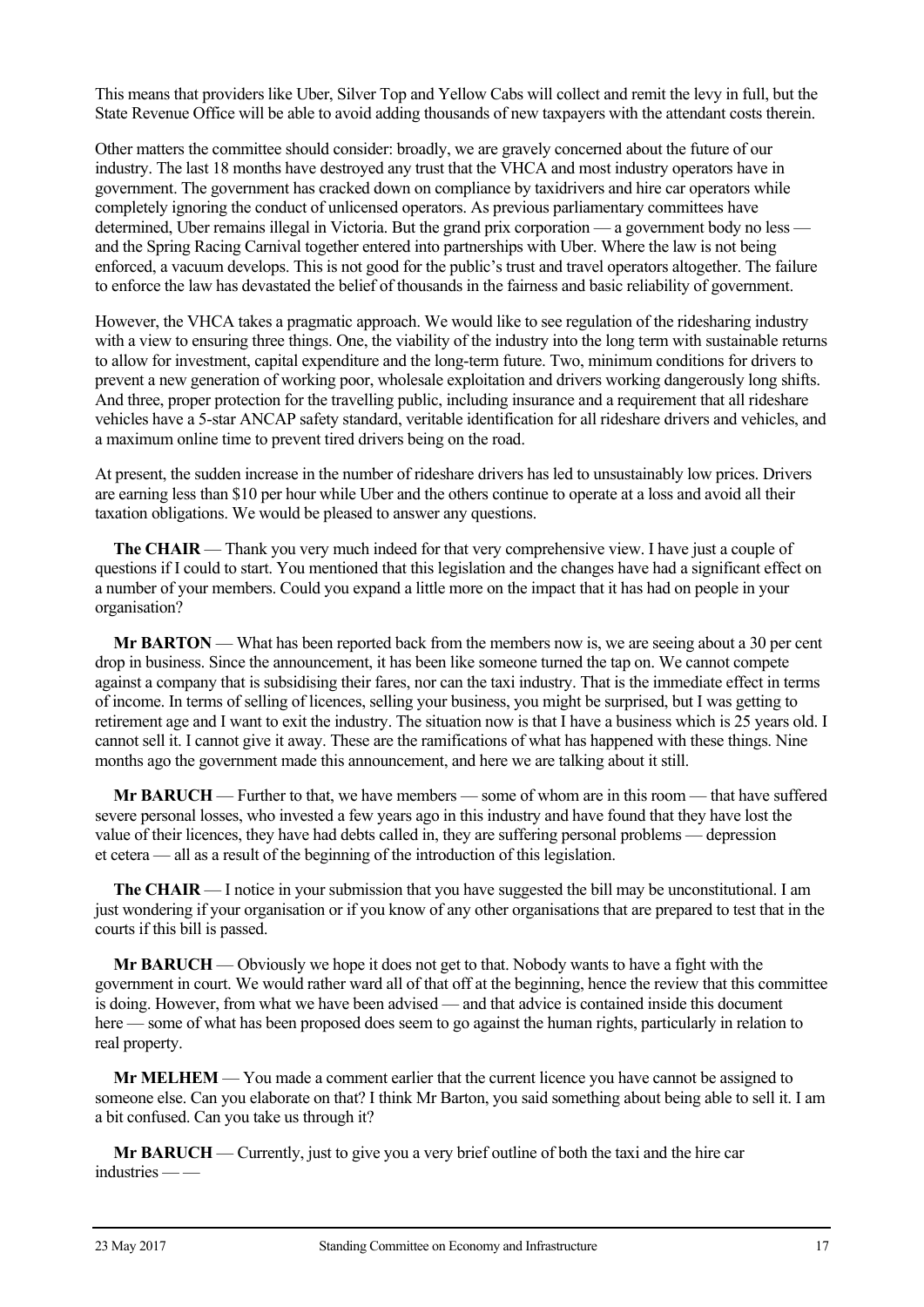**Mr MELHEM** — I am just talking about hire cars, not taxis.

**Mr BARUCH** — I understand that, but I need to say both to distinguish between the two. The legislation for taxis allows for the assignation, the leasing of a licence. So the taxi industry is in three levels. You have got the owners of the licence, you have got the operators and you have got the drivers. The way the hire car industry works is that each licence goes directly to a car and the legislation totally precludes the assigning of the leasing of that. So if I want to grow my fleet, I have to invest another \$60 000 at the time and \$40 000 now to buy a new licence to buy a new car. I cannot just lease another car from somebody else to build my business.

That is an imposition on the ability to grow a business if you will, and what that effectively means is for us to grow my business — and personally my business is now six vehicles in Melbourne plus associated affiliates all around the country — for each of those vehicles I have had to purchase a licence either from the government directly or from a business that I have purchased at a cost of \$55 000 plus GST, not plus GST depending on the circumstances. The government since then has reduced the prices. If I want the grow my business today, I have to go to the TSC and say, 'I'd like to buy another licence'. They will ask me for \$40 000. Hopefully they will advise me not to do it, given the current legislation that is being proposed and what is going to happen. That is the only way I can put another vehicle onto my business.

**Mr MELHEM** — But let us say the legislation passes. What is stopping you from buying another car? You do not need to pay \$40 000 or \$60 000. You could buy multiple cars and have other people driving them. I am just asking the question. Is that possible under the rules?

**Mr BARTON** — Absolutely possible, except you would have to have rocks in your head to come into this industry now. The market has collapsed. We are not unviable, but there is no way people are going to spend money to come into, I will not say taxis but certainly the hire car industry. Why would you do that? Why would you put any more investment into this industry with what is happening to us?

**Mr MELHEM** — Is that because Uber has taken a lot of the market share? I am just trying to get an understanding. Is that part of — —

**Mr BARTON** — They have been allowed to buy market share by the Taxi Services Commission instead of enforcing the law.

**Mr BARUCH** — Because the Taxi Services Commission has not cracked down on the illegal operation of rideshare vehicles providing a public passenger transportation service in breach of the law, not having licensed vehicles, not having licensed drivers et cetera, they have come in. Our customers who vote with their feet and vote with their money obviously look and go, 'I can take you guys for \$100 to the airport. I can take an Uber car that costs me \$30; I'll go that way'. The business has collapsed drastically. As stated before, there has been a 30 per cent cut.

Under the new legislation, yes, I can go and apply for a new licence. We have been advised there will be an administrative cost. There are a number of issues that go with that that have not been addressed. A lot of these are operational issues. For example, currently each licence comes with a VHA plate. That VHA plate gives us certain privileges, certain rights on the roads. We are allowed to use slip lanes on the freeway; we are allowed to park in loading zones in the city when we are picking up or dropping off people. We do not know, and we have asked the government and they do not seem to know, what will happen once this legislation is passed. Will the issuing of a new licence come with a VHA plate? Will there be particular plates that will identify rideshare vehicles? No-one has answers to this.

**Mr BARTON** — Can I just cut in for one second? The VHA plate is a brand. It is like the Mercedes-Benz emblem on the front of a car. When we drive into the driveway and they see a VHA, they know that we are professional drivers. They know we are licensed; they know we have got good cars and we meet all the obligations.

**Mr BARUCH** — And we are insured.

**Mr BARTON** — And we are insured. By taking the VHA plates away from the car you are making us all rideshare operators. That is simply not right. That will further damage the businesses.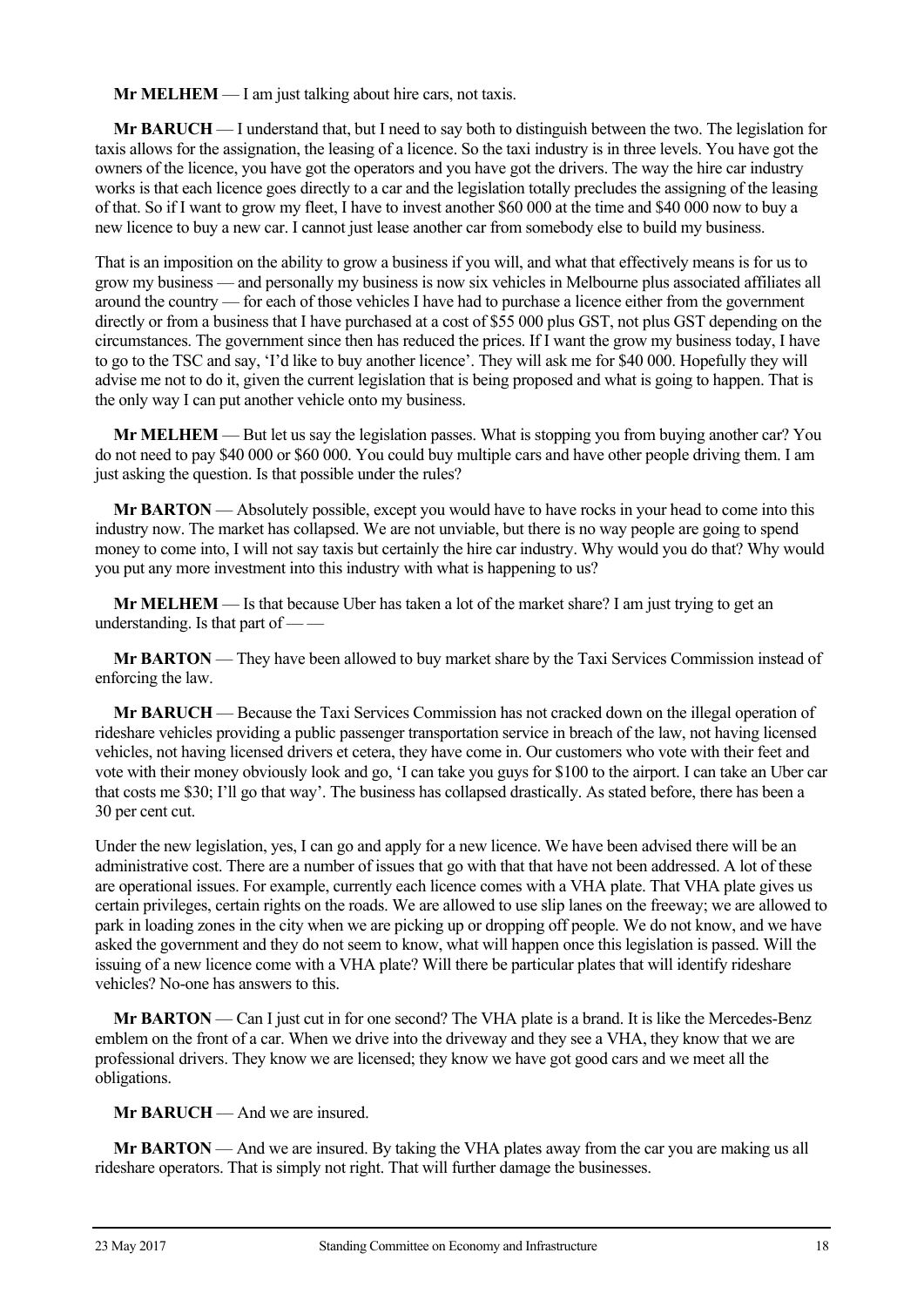**Ms DUNN** — Thank you for your presentation today. There are a couple of things I wanted to raise. First, you mentioned that there were 2800 hire car licences at the moment.

**Mr BARTON** — That is correct.

**Ms DUNN** — I do not necessarily expect you to have this answer right now, but I am interested in understanding how many licences are assigned to how many people or businesses; whether there is a large amount of people who hold single licences or companies that hold multiples. I certainly do not expect you to have that detail.

**Mr BARTON** — I can give you a good guesstimate.

**Ms DUNN** — I will take that for now, but you can come back to us with the other.

**Mr BARTON** — I certainly think more than 90 per cent of the industry would have one or two only licences — mum-and-dad businesses.

**Ms DUNN** — I am not sure if you were here for the presentation we had this morning or not, but there was a suggestion that in terms of competition companies may choose to absorb the \$2 levy into their operating costs rather than passing that on to the consumer. I am just wondering if you have any views in relation to that.

**Mr BARTON** — Funnily enough, I do.

**Ms DUNN** — I thought you might. Do go on.

**Mr BARTON** — The minister did stand on the steps of Parliament with a company which had never moved a passenger in Victoria and suggested that we should absorb the costs. My business is my life for me and my son-in-law. That little cost to us, without administrative costs, is between \$7000 and \$9000 a year, so she is asking me to take a pay cut of \$7000 to \$9000 a year to accommodate Uber. That ain't going to happen. We are going to pass that cost on.

**Mr BARUCH** — I will add to that. Similar legislation has been passed in South Australia. Our affiliates are already passing on not only the cost of the levy but the administrative costs as well to us, and it is fairly safe to say that most operators, if not all operators, will do the same thing if that levy gets passed here.

**Ms DUNN** — In terms of the South Australian example you raised, do you have an idea of what that percentage of their levy is?

**Mr BARUCH** — Their levy is \$1 per trip.

**Mr BARTON** — It is \$1. They are rounding up the — —

**Ms DUNN** — In terms of the ratcheting up to cover off on admin.

**Mr BARTON** — They are rounding up to \$5.

**Ms DUNN** — Five?

**Mr BARTON** — Yes.

**Mr BARUCH** — As a percentage of the trip, that depends on the value.

**Ms DUNN** — Yes, because that is going to vary.

**Mr BARUCH** — Yes.

**Ms DUNN** — That is a good indication.

**Mr BOURMAN** — Thanks for the presentation, guys. I am going to ask about consultation. I was reading in your little booklet — sorry, press release by the minister — that it says 'after X number of years', whatever it is, 'of consultation'. Did the Victorian Hire Car Association get consulted during the course of the bill being constructed?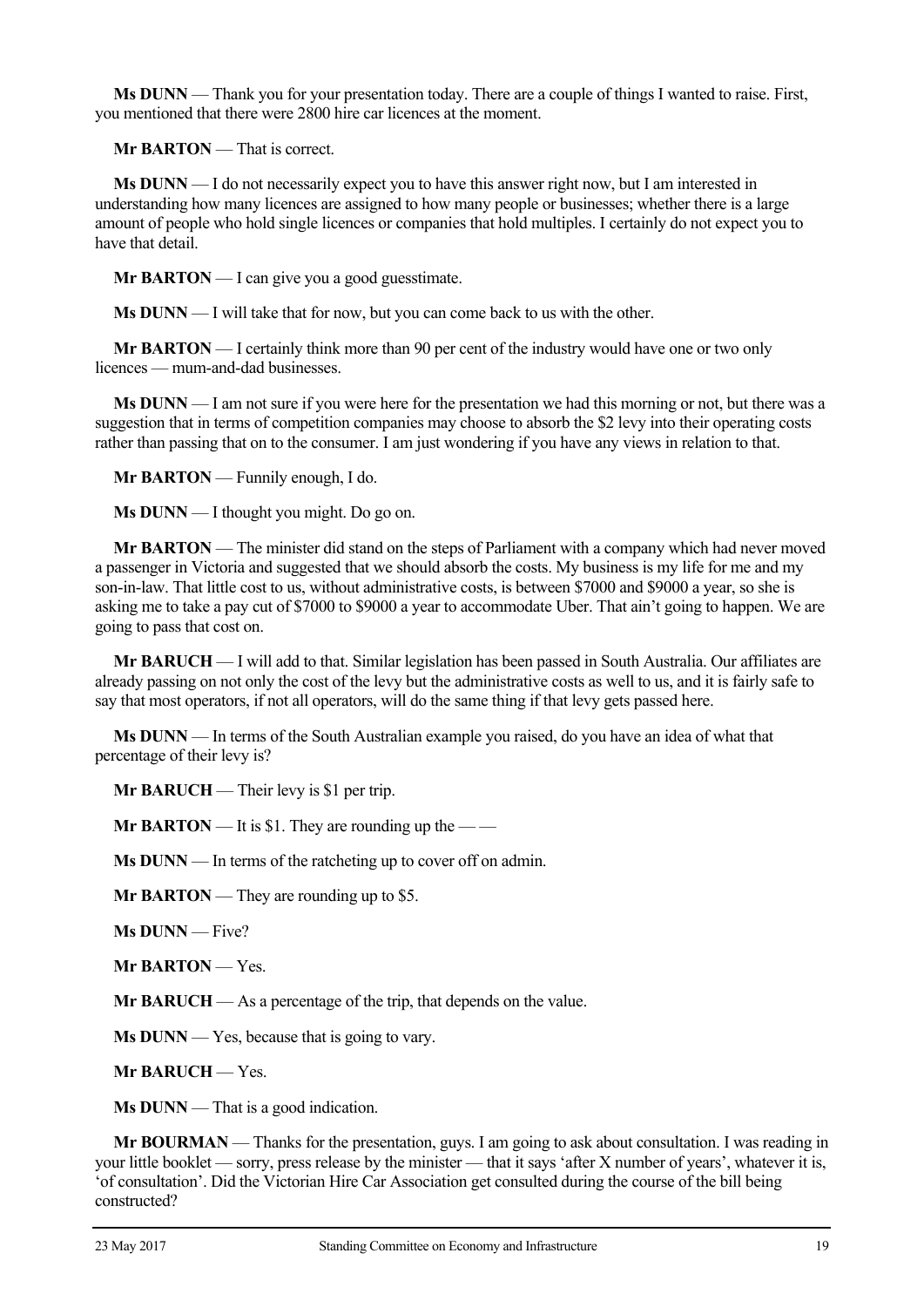**Mr BARTON** — Not through the construction. I personally sat on the Andrews government ministerial hire car forum. I was nominated to go onto the rideshare working group, and certainly what was discussed there blindsided us when the legislation came out. We did not see it coming at all.

**Mr BOURMAN** — Without going into too much detail I am going to assume that what you discussed there was not how it sort of panned out later. Would that be a correct assumption?

**Mr BARTON** — No.

**Mr BOURMAN** — Fair enough. Were you guys just a representative of the hire car people or were there more?

**Mr BARTON** — On the ministerial forum there was another rideshare operator — a rideshare operator, might as well be. There was another hire car service there, yes.

**Mr BOURMAN** — Most of my questions go to your legal advice, and I am going to take a wild stab and say you guys are not qualified to answer. The last thing I will ask is: you mentioned that temporary licences will be revoked and the holder will have to reapply. How long is a temporary licence generally for? Is there a set period, like for a month, a year, whatever?

**Mr BARUCH** — Temporary licences?

**Mr BARTON** — We are not sure — —

**Mr BOURMAN** — I heard something about temporary licences. Temporary licences will be revoked and the holder has to reapply.

**Mr BARUCH** — No, that was an assigned taxi licence. For example, the taxi licences that I hold are assigned; somebody else operates them. Under the proposed legislation the government is going to take them off me, take away what I have invested in the industry, take away the income I am getting from those assignations, and if I want to then own a taxi licence, I have to reapply because the government will issue a new licence to the assignee.

**Mr BOURMAN** — When you say 'assigned', someone else owns it; they assign it to you.

**Mr BARUCH** — Yes.

**Mr BOURMAN** — All right. You obviously have to pay for it.

**Mr BARUCH** — As an assignee, yes, you pay a rental payment.

**Mr BOURMAN** — That will be taken off you.

**Mr BARUCH** — Correct. Why would somebody continue to pay the cost of an assignation for a licence they can get from the government more or less for free?

**Mr BOURMAN** — Of course, yes.

**Mr BARUCH** — So my rental payments are effectively being taken off me.

**Mr BOURMAN** — It remains to be seen as to whether that is property or income or whatever. As I said, most of my questions relate to some of the stuff your solicitors have brought up.

**Mr BARUCH** — I think it is fairly clear that the rental payments are income, but the actual loss of the value of the licence, the loss of a capital asset, the loss of profit -

**Mr BOURMAN** — Correct. In fact the assignee will not be the person that loses the asset; it will be the person who holds it.

**Mr BARUCH** — Correct.

**Mr BOURMAN** — Thank you.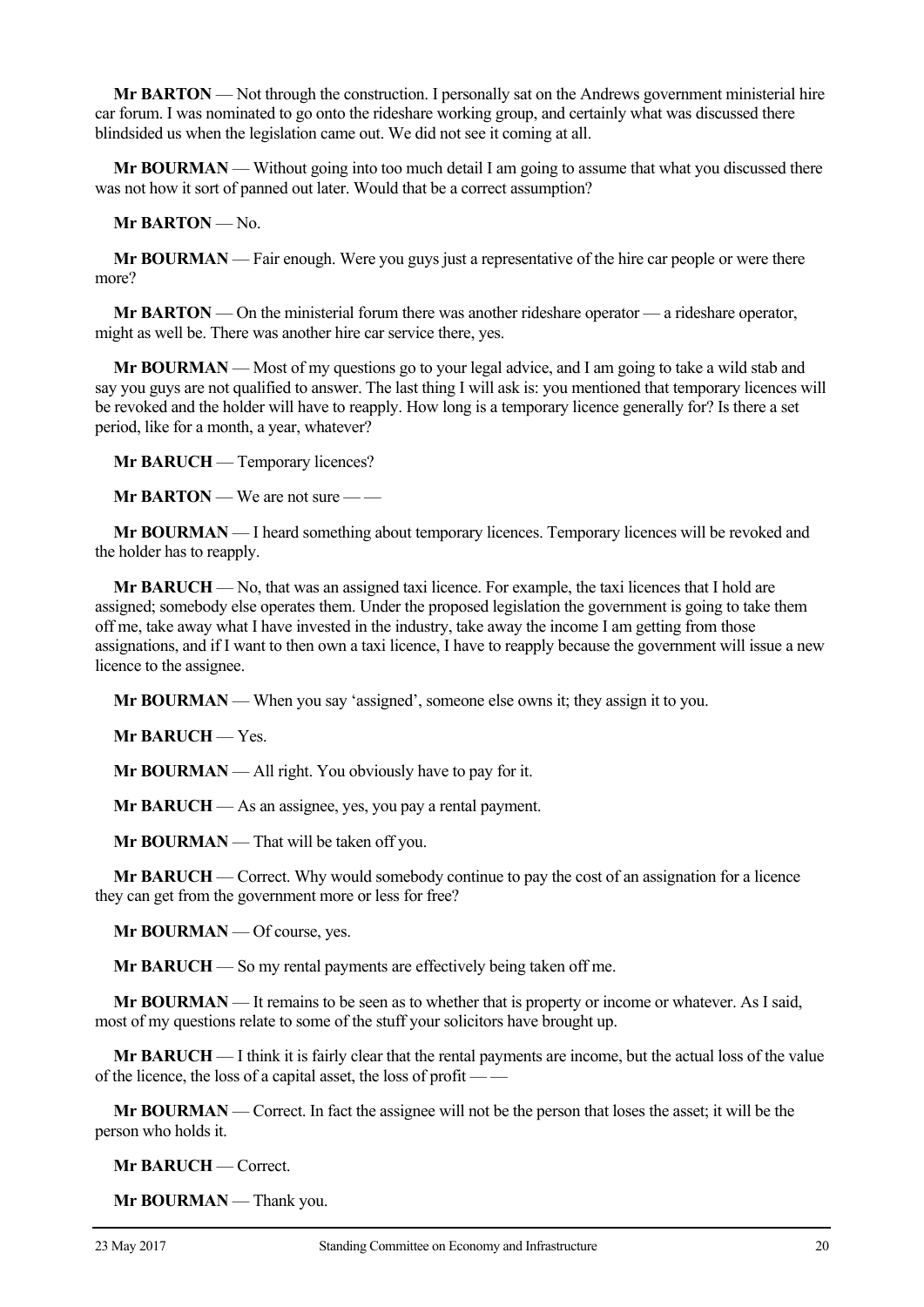**Mr O'SULLIVAN** — Just a couple of quick questions from me. You were talking about some of the personal impacts that this is going to have on families and people who are directly involved. That is frightening, some of the information you were saying before. As part of your presentation you have probably glossed over it very quickly, but just reflecting on some of that, it is pretty harsh stuff to be hearing some of those words here this morning.

**Mr BARTON** — Very serious stuff.

**Mr O'SULLIVAN** — Yes.

**Mr BARTON** — Can I just tell my little story? You represent northern Victoria, don't you?

**Mr O'SULLIVAN** — Yes.

**Mr BARTON** — I lived in Stanhope, so you know where I am.

**Mr O'SULLIVAN** — Yes, absolutely.

**Mr BARTON** — My wife and I bought a small farm up there to retire to. For the last 10 years we threw everything we had at it, trying to restore it, build it up and all that sort of stuff. We tried hanging onto that farm to retire up to. Because of the 30 per cent downturn in our business we had to make a decision as to whether we could hang onto it. We could not do it. We have had to sell it. We now live in a rental property in Gladstone Park. I am 60 years of age. What is the chance of me being in a position to buy my own home again now?

I do not mind the competition. We are more than happy to take them on on a level playing field. Please do not misinterpret what we are doing. We want to take them on, but we cannot take on a company that subsidises their drivers wages. They are giving 40 per cent discount on fares. We are having rolling strikes by Uber drivers now because they cannot make any money. We cannot compete on stuff like that.

We have not learned anything in Australia from what is happening around the world. Germany, for instance if I may just go into this one — Germany has not only already kicked out the equivalent of UberX, they are now going after UberBLACK because of anti-competitive behaviour. If this was manufacturing, there would be protection for us because it is dumping.

**Mr BARUCH** — Can I add to that, what my colleague here is too humble to say, and I know he will allow me to say this, when he sold his farm it was secured against a couple of his hire car licences, and the bank turned around and said to him, 'Mr Barton, these are worthless. Please pay them out'. So he has now not only had to sell the property because of the downturn in business, he has had that capital that he has invested taken away from him so he cannot reinvest into a new home when he retires.

**Mr BARTON** — There is an argument to say, 'Right, but you own a business with no debt'. I cannot sell the business. That is the reality. That is the position we have been put in.

**Mr BARUCH** — To continue further, to answer your question as well, Mr O'Sullivan, there are plenty of families in the taxi industry that have come out here as hardworking immigrants 20, 30, 40 years ago, been in the industry, worked as a driver, worked day shift, work night shift, worked hungry shifts — which I do not recommend to anybody, having done them once or twice, and that was all I ever did. They have succeeded, they have built up, they have seen the value of a government-controlled, government-protected, government-backed industry. They have invested; over the years they have invested in two or three licences. They have taken on debt to do this — a debt of up to \$500 000, \$1 million, depending on how many licences. The government has now turned around and effectively said to them, 'Thank you for all your hard work. See you later. It's not worth anything'. This is not conscionable behaviour.

**Mr O'SULLIVAN** — What is the industry going to look like in, say, five years time, in your view?

**Mr BARTON** — Very, very different. I think one of the things that we forget — this is my line, and everyone gets annoyed with me saying it — I drove cabs, my dad drove cabs and my uncle is another cab driver; it is in my DNA — I understand the cab game. The cab industry has a social and a community role that only the cab industry can do. It is not commercial. As we know, out in the country it is hard to get the cabs and all that sort of stuff. But the problem we have got now is not Uber up there, but it is the fact that we have got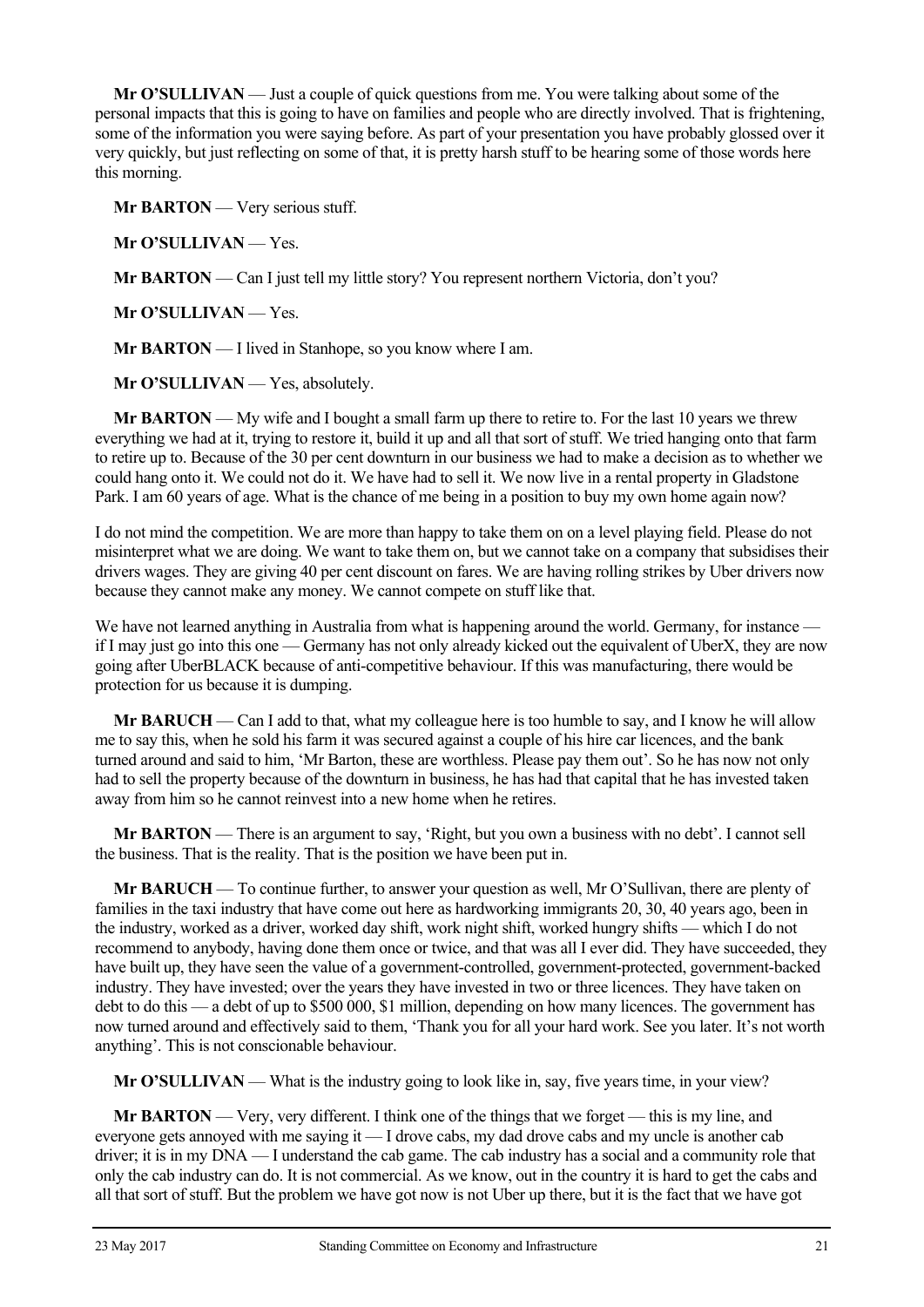20-year-old blokes with their old cars advertising on Facebook and Gumtree and things like that, 'Cash for rides'. How is the TSC, how is the State Revenue Office going to catch these? There is no way. It is only a question of time when we have an incident — a question of time. As you know, in the country it is a completely different ball game up there.

**Mr BARUCH** — As well, gazing into a crystal ball, over the next two to three years you will see the industry become highly commoditised. People will stop seeing the value of the service that we provide. They will just see: it is transportation; it is not a service. The industry will dumb down. In my opinion, the drivers that do come into the industry are those that cannot get employment anywhere else. It will be an ever-increasing tumble to the bottom. Unfortunately I think the flow-on effects of that are going to be felt particularly in the disability sector. Those who are relying on their wheelchair accessible taxis to get them around will find that there just simply are not any there. I think this is a major problem. To my understanding, taxis still form part of the essential services. They have to be there. I am not sure what the government is planning on doing to ensure that that continues. It is a worry.

**Mr LEANE** — I think it has already been fleshed out — I wanted to just discuss the importance of creating a level playing field, which obviously is not there. But I think you have pretty much fleshed that out on previous questions, so I think I will leave it at that.

**Mr BARUCH** — Can I comment on that? As hire car operators, we do not have an issue with a level playing field, whatever that means. We firmly believe you do not create a level playing field by shafting those that are already in the industry. If you want us to operate truly on a level playing field — where we have got the same cost constraints as the new entrants — buy our licences back from us at what we paid for them.

**Mr BARTON** — We are not asking for favours. There is a simple thing here. Since 2004 the hire car industry has tripled in size, and all those extra licences were sold by state governments, right? From 2004 to 2013 it was \$60 000, and we bought them from the government. Now they are turning around and saying, 'You can have 25 for your first one, and 12 and a half, and if you have worked really, really hard and you have more than four licences, we going to give you nothing'.

**Mr BARUCH** — They have not even put that in legislation, Rod.

**Mr BARTON** — Yes, there is nothing. We just do not trust them. We have seen nothing in writing.

**The CHAIR** — Could I just ask one final question. What you have told us today is deeply disturbing in terms of the impact that these changes will have on quite a number of people. What are you and what are your members going to do if this bill goes through in its current form? I mean, in terms of your own personal futures, what will you have to do to survive?

**Mr BARUCH** — In the vernacular, Mr Chair, we have to suck it up. What choices do we have? Again in the vernacular: it appears that under the current legislation the government wants to shaft existing operators in the taxi and hire car industry — not a very smart look by my book. Some of us will survive. The hire car businesses will keep going. We are just taking a massive hit to our assets. What will happen is those that do survive and do come out of it emotionally unscarred, which will be very, very, few of us, will be reliant upon the government for handouts. We are reliant upon the governments for the dole payments so that we can continue to make ends meet. As well there will be a call on the health services from the government because people will be suffering and will need to get assistance.

**Mr BARTON** — The industry will move from full time — the majority of the industry being full-time employees — to having the casualisation of the workforce. People will come out and drive for a few hours, but they will have to hold down other jobs and stuff like that. That will be a reflection on the standard of services that we do for international tourism, the corporate sector — all that sort of stuff. We dominate the prebook market; that is all changing. The areas where it is first affecting us are in the social side of things — people going to the races, dinner transfers, all that sort of stuff. In the longer term the hire car industry is in a lot of trouble.

**The CHAIR** — What are your hearing from your own members about how it would impact them — their lives, their families, their homes?